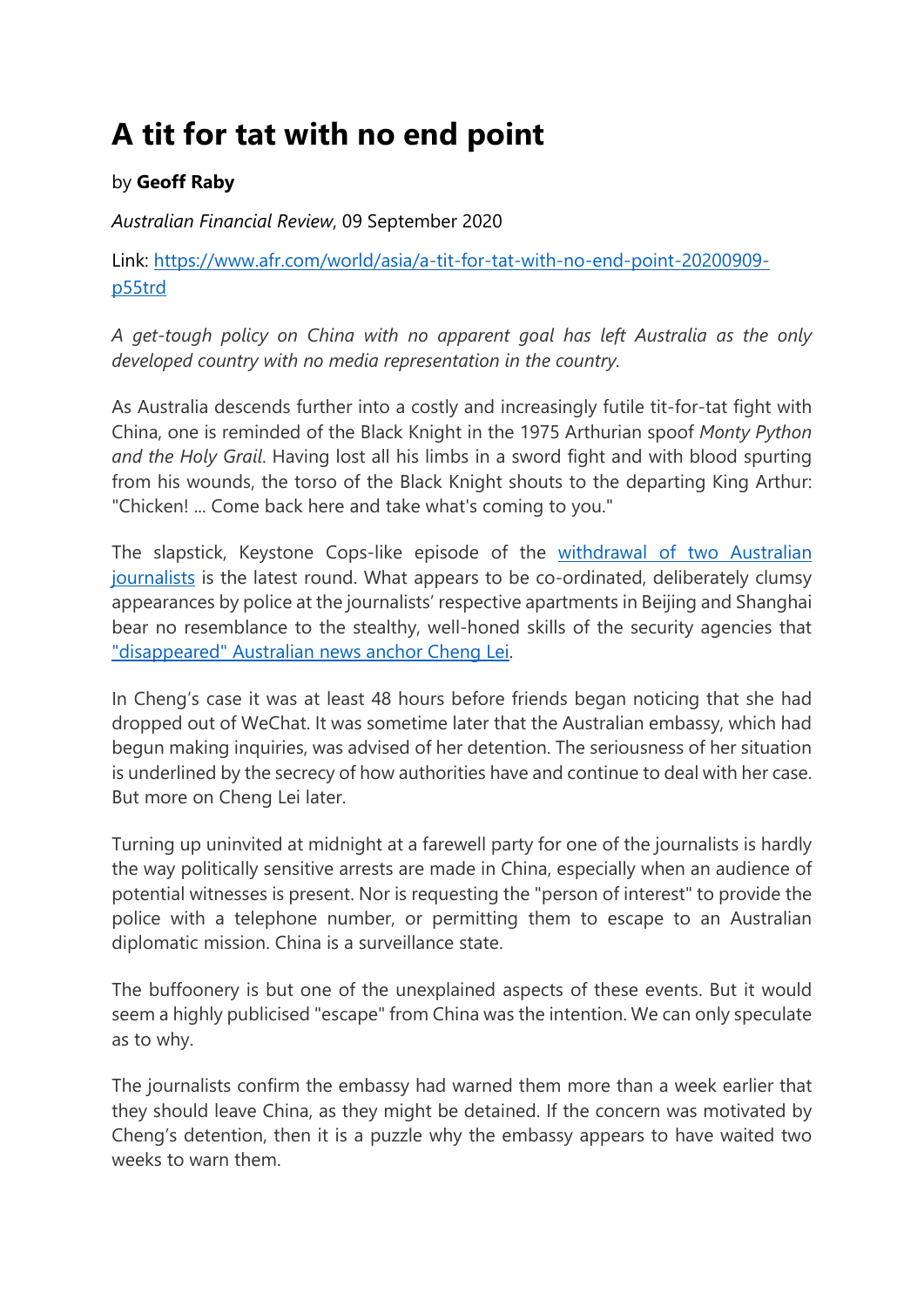Rumours have been circulating in parts of the Chinese community in Sydney for some weeks that at the time of the [raids on NSW upper house member Shaoquett](https://www.afr.com/politics/federal/labor-mp-suspended-over-asio-china-raids-20200626-p556gk)  [Moselmane,](https://www.afr.com/politics/federal/labor-mp-suspended-over-asio-china-raids-20200626-p556gk) in late June, ASIO had also raided the Sydney premises of mainland China media representatives in Australia. The Chinese journalists were warned against making any public comment.

On Tuesday evening in Beijing, the officially sanctioned English-language *Global Times* and the government wire service Xinhua [both ran stories](https://www.afr.com/politics/federal/chinese-state-media-labels-australians-hypocrites-on-press-freedom-20200909-p55tqn) on the ASIO raids. Xinhua reported that journalists were questioned for "several hours" and digital devices and notebooks were seized. *Global Times* claimed that Australia was "waging an intensifying espionage offensive against China".

Whatever the truth, and how it relates to the Chinese police visiting Australian journalists, it is all part of the escalating tit-for-tat retaliation from both sides for slights, real or imagined.

Following the furious reaction from Beijing to Scott Morrison's call for an inquiry into the origins of COVID-19, Canberra decided to hit back. Its provocations were met with retaliation.

Further tightening of foreign investment rules, increased spending on data and cyber security, and ramped up naval exercises in the South China Sea, each pointedly directed at China, have followed Beijing's threats to trade.

Late last month, the Treasurer [blocked the takeover](https://www.afr.com/policy/economy/frydenberg-snubs-china-mengnui-s-600m-dairy-deal-for-lion-20200819-p55n59) of a Japanese-owned dairy company, Lion Nathan, by Chinese-owned Mengniu on "national interest" grounds. Read national security. It is also intriguing that not only the nationality of an owner of cows is a risk, but that cows have become strategic assets.

The next day, China's deputy ambassador gave what was seen as a largely conciliatory [speech at the National Press Club.](https://www.afr.com/politics/federal/ill-founded-accusations-risk-harming-chinese-investment-envoy-20200826-p55pfc) The following day, the Prime Minister announced a clumsy policy to [review all agreements states and universities have made with foreign](https://www.afr.com/politics/federal/pm-seeks-veto-powers-over-china-deals-20200826-p55pfe)  [powers,](https://www.afr.com/politics/federal/pm-seeks-veto-powers-over-china-deals-20200826-p55pfe) and to "rip them up" if they are not in the national interest.

Although aimed primarily at Victorian Premier Daniel Andrews and his defiance of Canberra in signing an inconsequential, non-binding memorandum of understanding on Belt and Road co-operation, the announcement was also calculated to hit back at China.

At the time, the government knew that Cheng Lei had disappeared – and, if this week's Chinese media reports are correct, that ASIO had been authorised to raid China's media representatives in Australia.